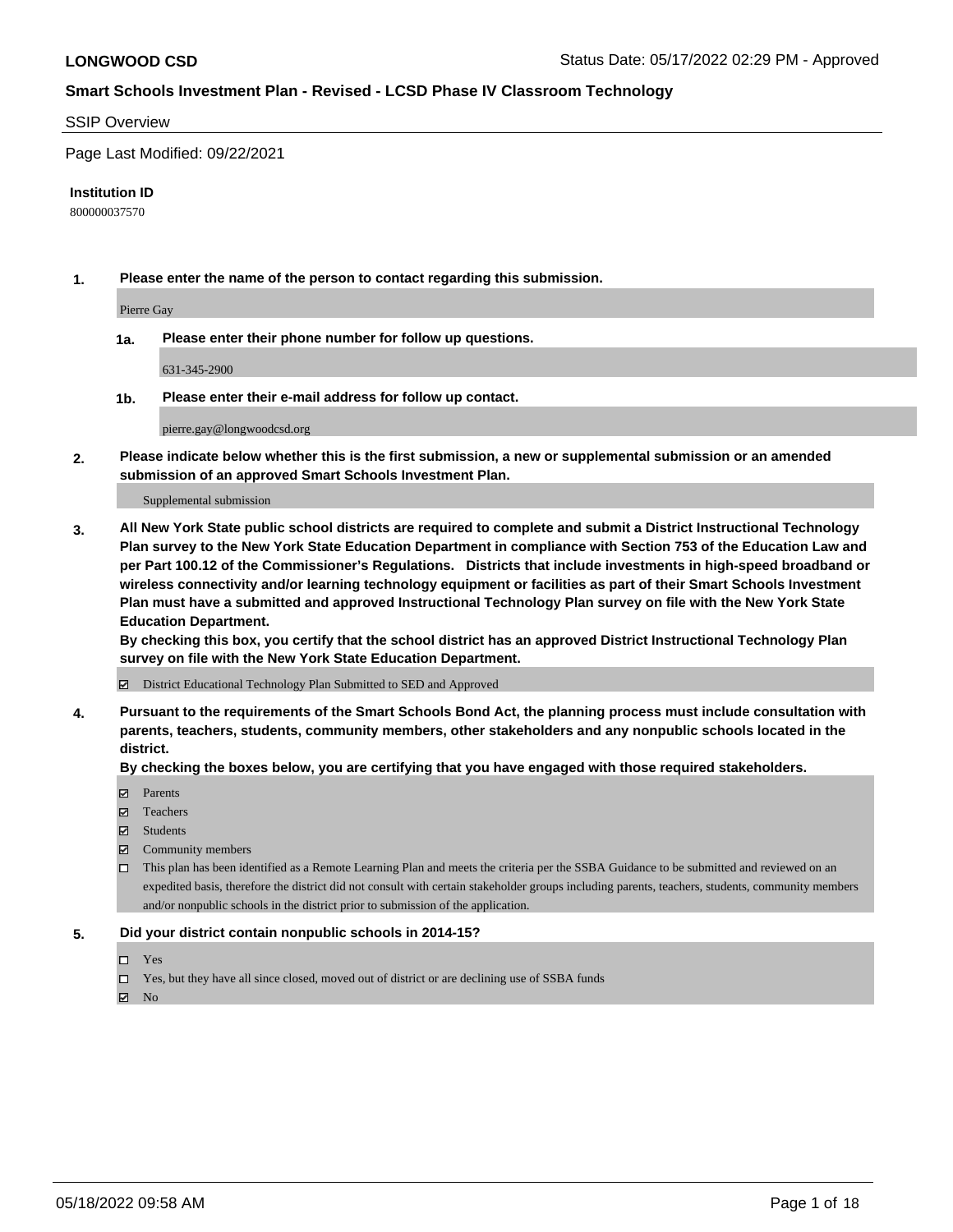### SSIP Overview

Page Last Modified: 09/22/2021

#### **6. Certify that the following required steps have taken place by checking the boxes below:**

- The district developed and the school board approved a preliminary Smart Schools Investment Plan.
- $\boxtimes$  The preliminary plan was posted on the district website for at least 30 days. The district included an address to which any written comments on the plan should be sent.
- $\boxtimes$  The school board conducted a hearing that enabled stakeholders to respond to the preliminary plan. This hearing may have occured as part of a normal Board meeting, but adequate notice of the event must have been provided through local media and the district website for at least two weeks prior to the meeting.
- The district prepared a final plan for school board approval and such plan has been approved by the school board.
- $\boxtimes$  The final proposed plan that has been submitted has been posted on the district's website.
- This Plan has been identified as a Remote Learning Plan and meets the criteria per the SSBA Guidance to be submitted and reviewed on an expedited basis, therefore this plan has not met certain stakeholder engagement requirements including, consulting with nonpublic schools in advance of plan submission, having the school board conduct a hearing on the plan and/or posting the plan to the district website for a minimum of 30 days. This district will post the Remote Learning Plan to the district's website upon submission of the application.
- **6a. Please upload the proposed Smart Schools Investment Plan (SSIP) that was posted on the district's website, along with any supporting materials. Note that this should be different than your recently submitted Educational Technology Survey. The Final SSIP, as approved by the School Board, should also be posted on the website and remain there during the course of the projects contained therein.**

LCSDPhase IV .pdf

**6b. Enter the webpage address where the final Smart Schools Investment Plan is posted. The Plan should remain posted for the life of the included projects.**

http://longwood.k12.ny.us/departments/technology/smart\_schools\_investment\_plan

**7. Please enter an estimate of the total number of students and staff that will benefit from this Smart Schools Investment Plan based on the cumulative projects submitted to date.**

8,865

**8. An LEA/School District may partner with one or more other LEA/School Districts to form a consortium to pool Smart Schools Bond Act funds for a project that meets all other Smart School Bond Act requirements. Each school district participating in the consortium will need to file an approved Smart Schools Investment Plan for the project and submit a signed Memorandum of Understanding that sets forth the details of the consortium including the roles of each respective district.**

 $\Box$  The district plans to participate in a consortium to partner with other school district(s) to implement a Smart Schools project.

**9. Please enter the name and 6-digit SED Code for each LEA/School District participating in the Consortium.**

| <b>Partner LEA/District</b> | <b>ISED BEDS Code</b> |
|-----------------------------|-----------------------|
| (No Response)               | (No Response)         |

### **10. Please upload a signed Memorandum of Understanding with all of the participating Consortium partners.**

(No Response)

#### **11. Your district's Smart Schools Bond Act Allocation is:**

\$7,772,337

### **12. Final 2014-15 BEDS Enrollment to calculate Nonpublic Sharing Requirement**

|            | <b>Public Enrollment</b> | Nonpublic Enrollment | <b>Total Enrollment</b> | l Nonpublic Percentage |
|------------|--------------------------|----------------------|-------------------------|------------------------|
| Enrollment | 9.050                    |                      | 9.050.00                | 0.00                   |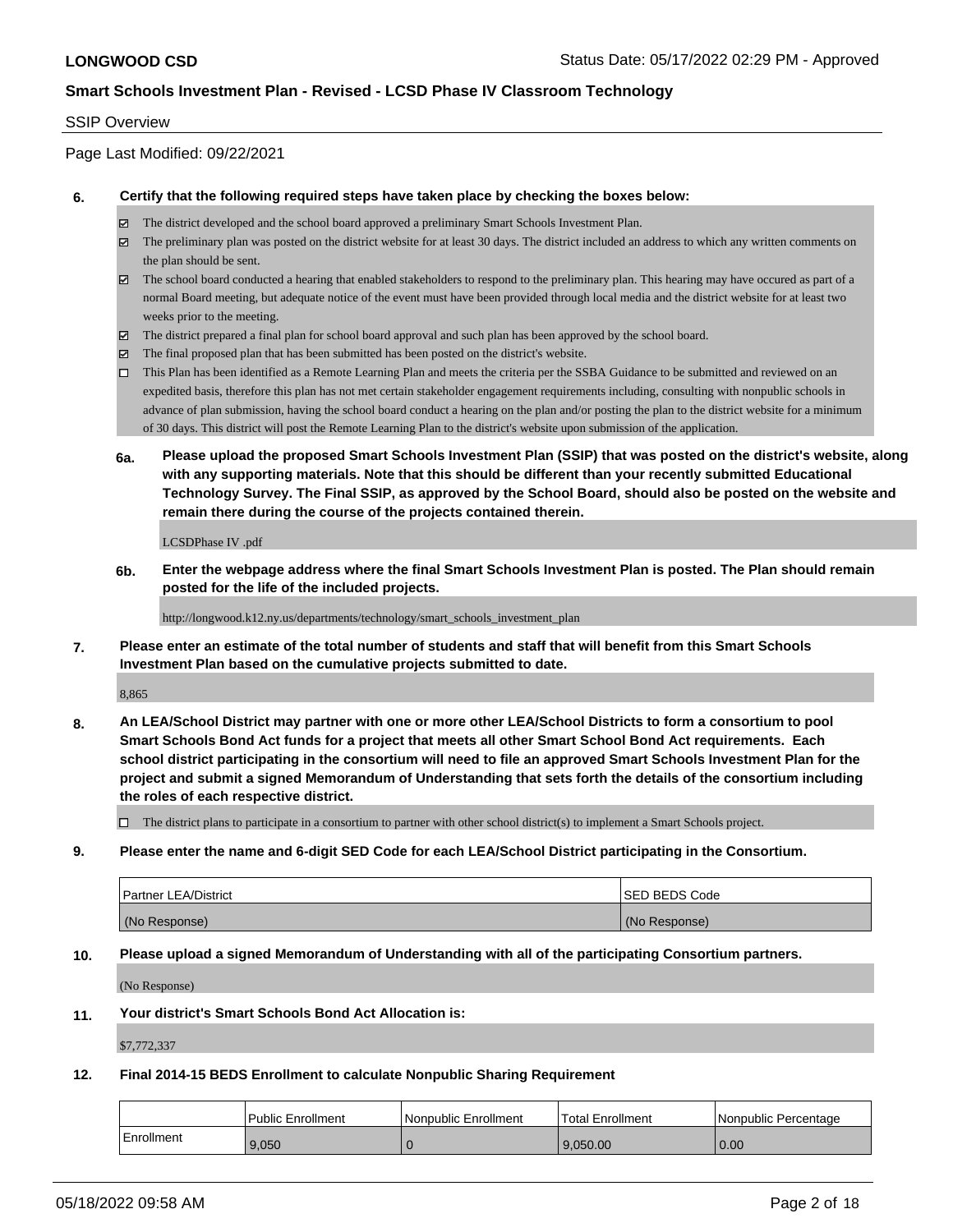## SSIP Overview

Page Last Modified: 09/22/2021

**13. This table compares each category budget total, as entered in that category's page, to the total expenditures listed in the category's expenditure table. Any discrepancies between the two must be resolved before submission.**

|                                            | Sub-Allocations | <b>Expenditure Totals</b> | Difference |
|--------------------------------------------|-----------------|---------------------------|------------|
| <b>School Connectivity</b>                 | 0.00            | 0.00                      | 0.00       |
| Connectivity Projects for<br>Communities   | 0.00            | 0.00                      | 0.00       |
| Classroom Technology                       | 3,731,659.36    | 3,731,659.36              | 0.00       |
| Pre-Kindergarten Classrooms                | 0.00            | 0.00                      | 0.00       |
| Replace Transportable<br><b>Classrooms</b> | 0.00            | 0.00                      | 0.00       |
| High-Tech Security Features                | 0.00            | 0.00                      | 0.00       |
| Nonpublic Loan                             | 0.00            | 0.00                      | 0.00       |
| Totals:                                    | 3,731,659       | 3,731,659                 | 0          |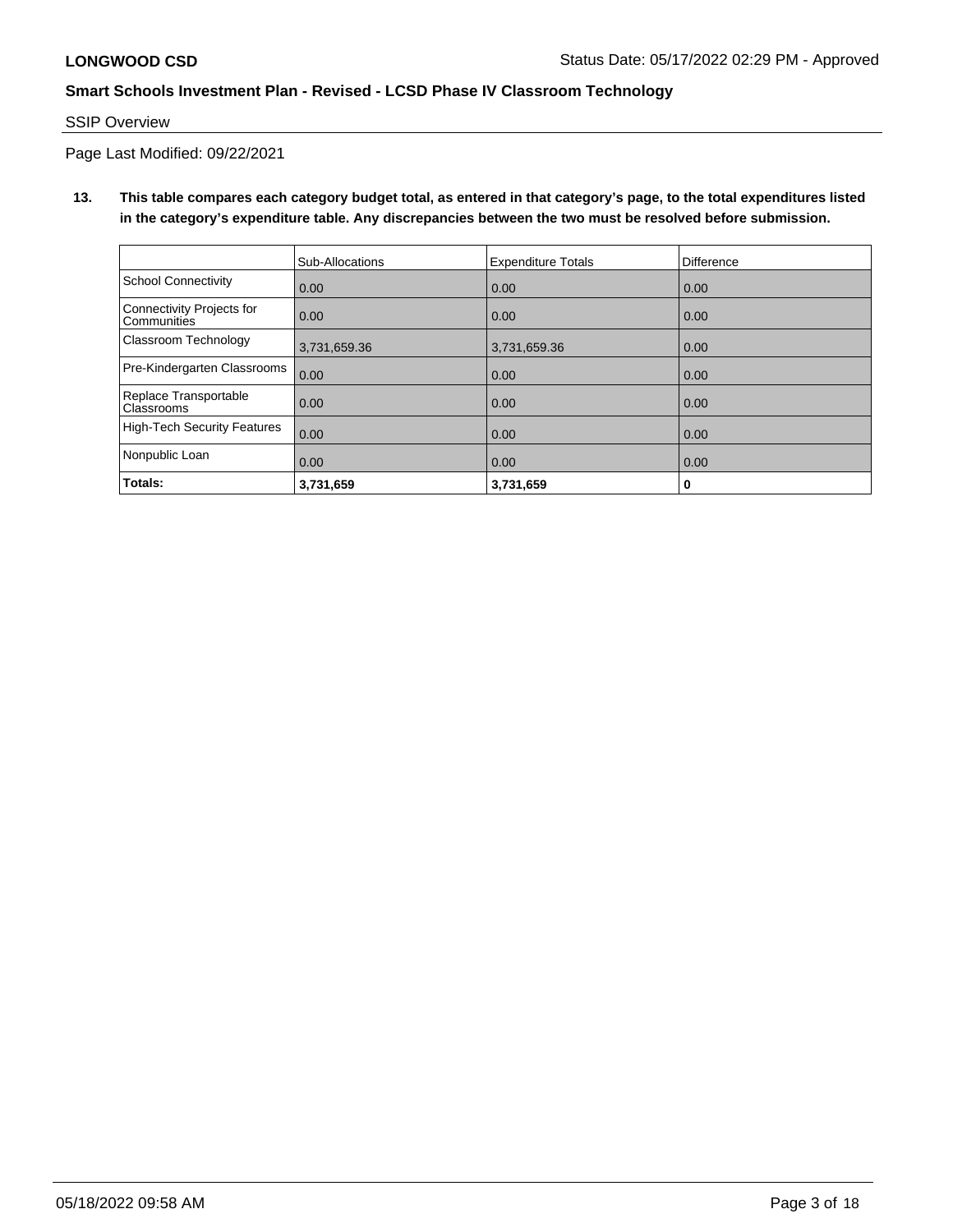## School Connectivity

Page Last Modified: 09/22/2021

- **1. In order for students and faculty to receive the maximum benefit from the technology made available under the Smart Schools Bond Act, their school buildings must possess sufficient connectivity infrastructure to ensure that devices can be used during the school day. Smart Schools Investment Plans must demonstrate that:**
	- **• sufficient infrastructure that meets the Federal Communications Commission's 100 Mbps per 1,000 students standard currently exists in the buildings where new devices will be deployed, or**
	- **• is a planned use of a portion of Smart Schools Bond Act funds, or**
	- **• is under development through another funding source.**

**Smart Schools Bond Act funds used for technology infrastructure or classroom technology investments must increase the number of school buildings that meet or exceed the minimum speed standard of 100 Mbps per 1,000 students and staff within 12 months. This standard may be met on either a contracted 24/7 firm service or a "burstable" capability. If the standard is met under the burstable criteria, it must be:**

**1. Specifically codified in a service contract with a provider, and**

**2. Guaranteed to be available to all students and devices as needed, particularly during periods of high demand, such as computer-based testing (CBT) periods.**

**Please describe how your district already meets or is planning to meet this standard within 12 months of plan submission.**

(No Response)

- **1a. If a district believes that it will be impossible to meet this standard within 12 months, it may apply for a waiver of this requirement, as described on the Smart Schools website. The waiver must be filed and approved by SED prior to submitting this survey.**
	- By checking this box, you are certifying that the school district has an approved waiver of this requirement on file with the New York State Education Department.
- **2. Connectivity Speed Calculator (Required). If the district currently meets the required speed, enter "Currently Met" in the last box: Expected Date When Required Speed Will be Met.**

|                  | l Number of<br><b>Students</b> | Required Speed<br>l in Mbps | Current Speed in<br><b>Mbps</b> | <b>Expected Speed</b><br>to be Attained | Expected Date<br>When Reauired |
|------------------|--------------------------------|-----------------------------|---------------------------------|-----------------------------------------|--------------------------------|
|                  |                                |                             |                                 | Within 12 Months 1Speed Will be Met     |                                |
| Calculated Speed | (No Response)                  | 0.00                        | (No Response)                   | (No Response)                           | (No Response)                  |

**3. Describe how you intend to use Smart Schools Bond Act funds for high-speed broadband and/or wireless connectivity projects in school buildings.**

(No Response)

**4. Describe the linkage between the district's District Instructional Technology Plan and how the proposed projects will improve teaching and learning. (There should be a link between your response to this question and your responses to Question 1 in Section IV - NYSED Initiatives Alignment: "Explain how the district use of instructional technology will serve as a part of a comprehensive and sustained effort to support rigorous academic standards attainment and performance improvement for students."** 

**Your answer should also align with your answers to the questions in Section II - Strategic Technology Planning and the associated Action Steps in Section III - Action Plan.)**

(No Response)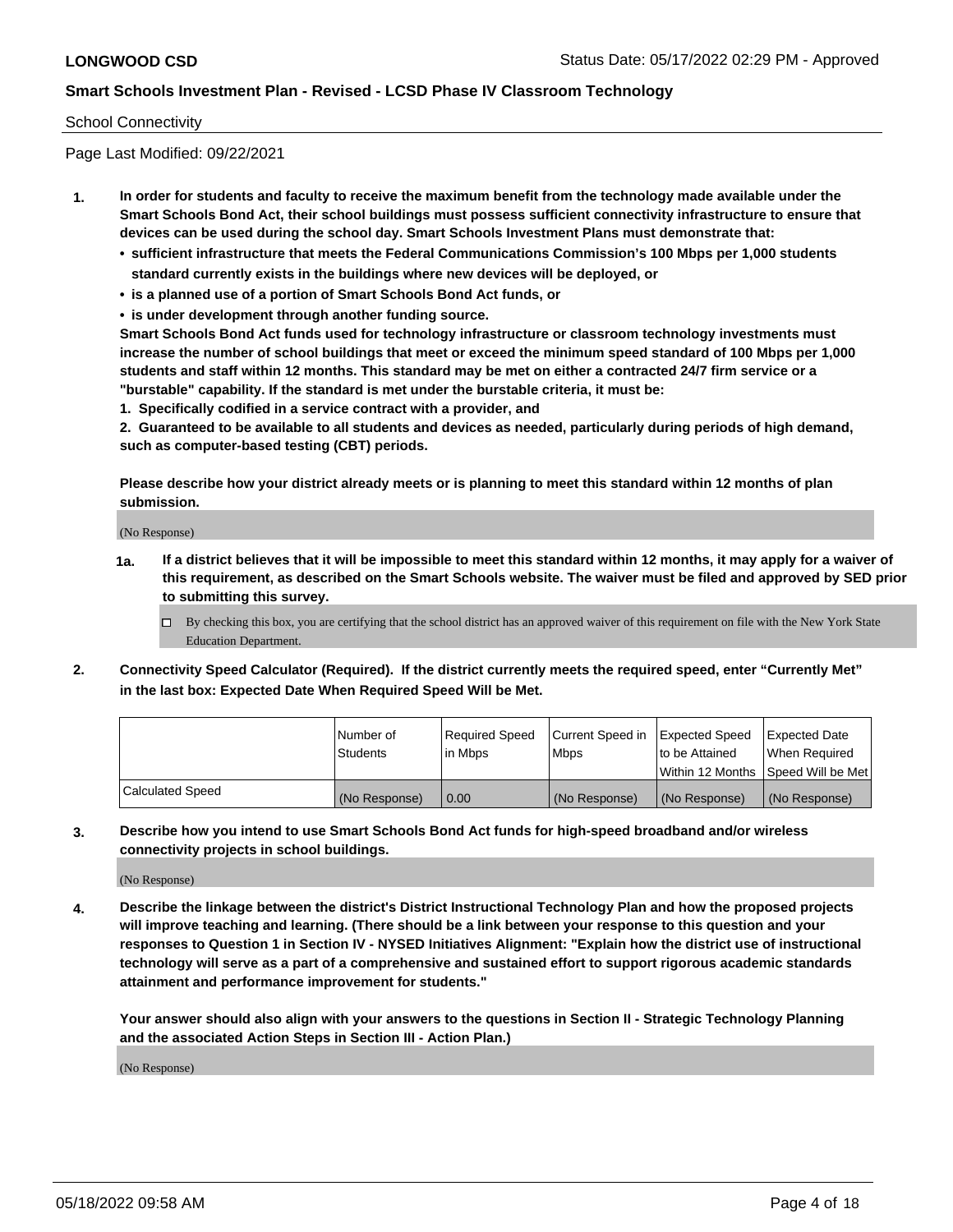#### School Connectivity

Page Last Modified: 09/22/2021

**5. If the district wishes to have students and staff access the Internet from wireless devices within the school building, or in close proximity to it, it must first ensure that it has a robust Wi-Fi network in place that has sufficient bandwidth to meet user demand.**

**Please describe how you have quantified this demand and how you plan to meet this demand.**

(No Response)

**6. Smart Schools plans with any expenditures in the School Connectivity category require a project number from the Office of Facilities Planning. Districts must submit an SSBA LOI and receive project numbers prior to submitting the SSIP. As indicated on the LOI, some projects may be eligible for a streamlined review and will not require a building permit.**

**Please indicate on a separate row each project number given to you by the Office of Facilities Planning.**

| <b>Project Number</b> |  |
|-----------------------|--|
| (No Response)         |  |

**7. Certain high-tech security and connectivity infrastructure projects may be eligible for an expedited review process as determined by the Office of Facilities Planning.**

**Was your project deemed eligible for streamlined review?**

(No Response)

#### **8. Include the name and license number of the architect or engineer of record.**

| Name          | I License Number |
|---------------|------------------|
| (No Response) | (No Response)    |

#### **9. Public Expenditures – Loanable (Counts toward the nonpublic loan calculation)**

| Select the allowable expenditure type.<br>Repeat to add another item under each type. | <b>PUBLIC</b> Items to be<br>l Purchased | Quantity         | Cost Per Item    | <b>Total Cost</b> |
|---------------------------------------------------------------------------------------|------------------------------------------|------------------|------------------|-------------------|
| (No Response)                                                                         | (No Response)                            | (No<br>Response) | (No<br>Response) | 0.00              |
|                                                                                       |                                          | -0               | 0.00             |                   |

### **10. Public Expenditures – Non-Loanable (Does not count toward nonpublic loan calculation)**

| Select the allowable expenditure | <b>PUBLIC</b> Items to be purchased | Quantity      | Cost per Item | <b>Total Cost</b> |
|----------------------------------|-------------------------------------|---------------|---------------|-------------------|
| type.                            |                                     |               |               |                   |
| Repeat to add another item under |                                     |               |               |                   |
| each type.                       |                                     |               |               |                   |
| (No Response)                    | (No Response)                       | (No Response) | (No Response) | 0.00              |
|                                  |                                     | U             | 0.00          |                   |

### **11. Final 2014-15 BEDS Enrollment to calculate Nonpublic Sharing Requirement (no changes allowed.)**

|            | Public Enrollment | Nonpublic Enrollment | Total Enrollment | l Nonpublic Percentage |
|------------|-------------------|----------------------|------------------|------------------------|
| Enrollment | 9.050             |                      | 9.050.00         | 0.00                   |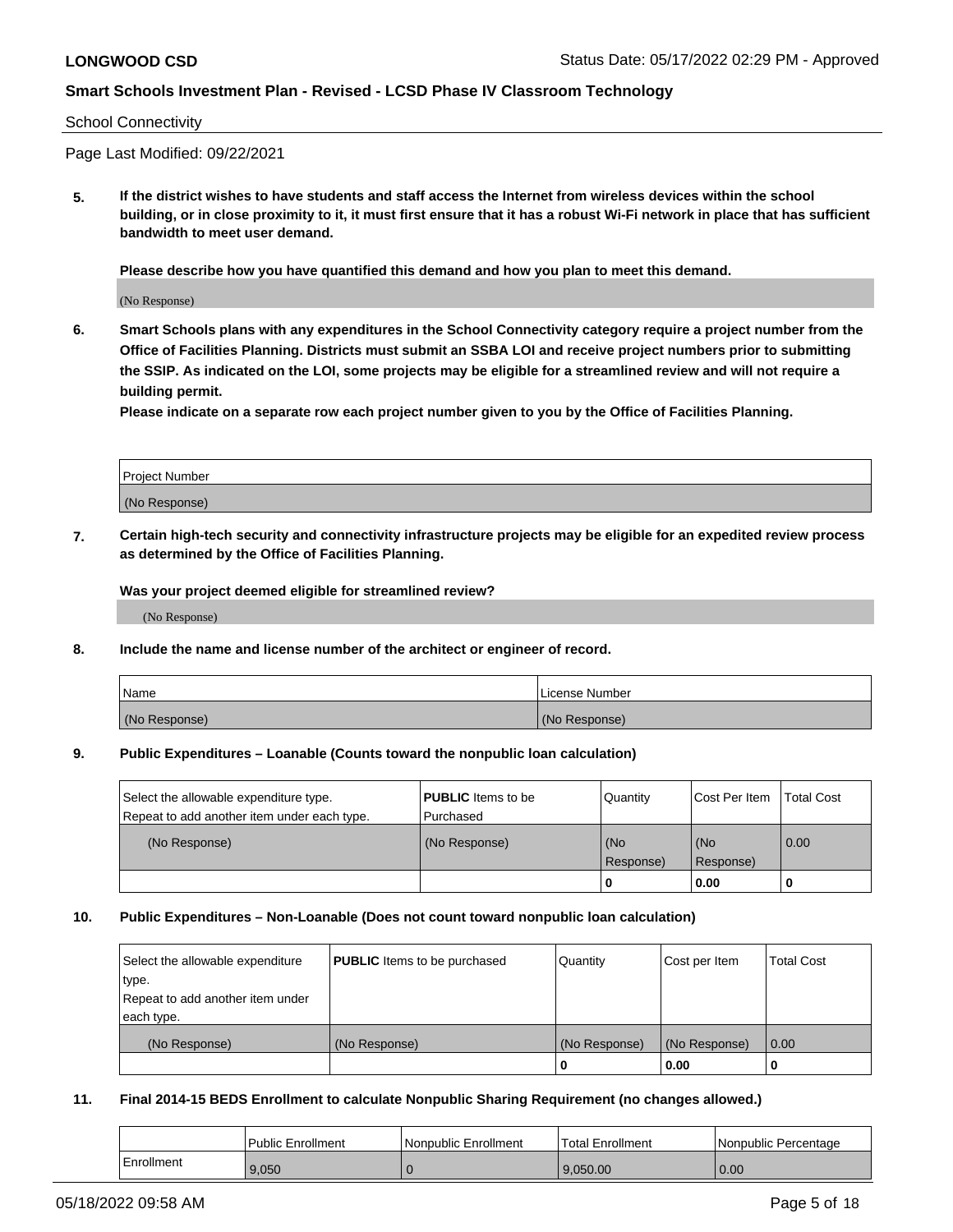# School Connectivity

Page Last Modified: 09/22/2021

## **12. Total Public Budget - Loanable (Counts toward the nonpublic loan calculation)**

|                                               | <b>Public Allocations</b> | <b>Estimated Nonpublic Loan</b><br>Amount | Estimated Total Sub-Allocations |
|-----------------------------------------------|---------------------------|-------------------------------------------|---------------------------------|
| Network/Access Costs                          | (No Response)             | 0.00                                      | 0.00                            |
| School Internal Connections and<br>Components | (No Response)             | 0.00                                      | 0.00                            |
| Other                                         | (No Response)             | 0.00                                      | 0.00                            |
| Totals:                                       | 0.00                      |                                           | 0                               |

## **13. Total Public Budget – Non-Loanable (Does not count toward the nonpublic loan calculation)**

|                                            | Sub-          |
|--------------------------------------------|---------------|
|                                            | Allocation    |
| Network/Access Costs                       | (No Response) |
| <b>Outside Plant Costs</b>                 | (No Response) |
| School Internal Connections and Components | (No Response) |
| <b>Professional Services</b>               | (No Response) |
| Testing                                    | (No Response) |
| <b>Other Upfront Costs</b>                 | (No Response) |
| <b>Other Costs</b>                         | (No Response) |
| Totals:                                    | 0.00          |

## **14. School Connectivity Totals**

|                          | Total Sub-Allocations |
|--------------------------|-----------------------|
| Total Loanable Items     | 0.00                  |
| Total Non-Ioanable Items | 0.00                  |
| Totals:                  | 0                     |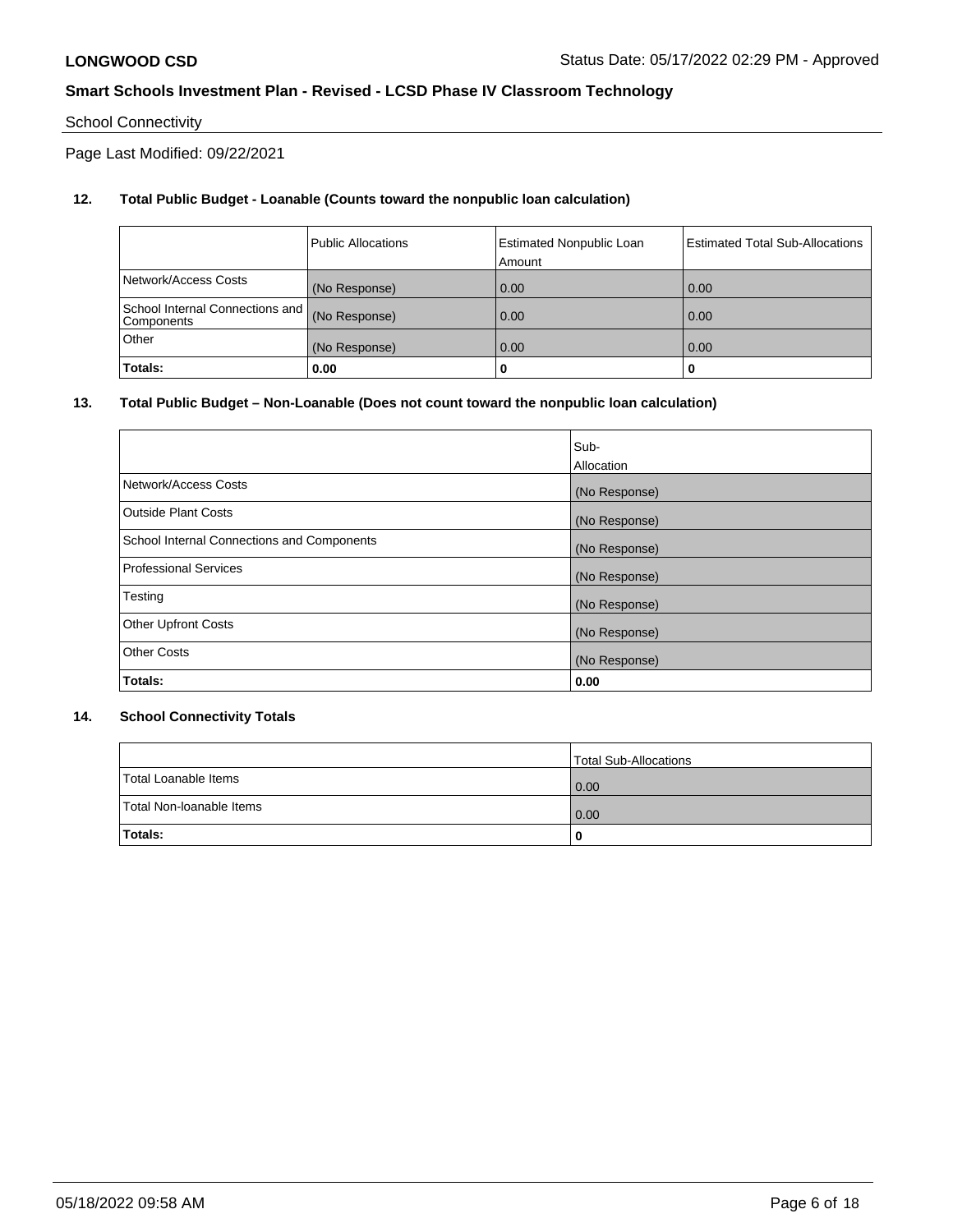Community Connectivity (Broadband and Wireless)

Page Last Modified: 09/22/2021

**1. Describe how you intend to use Smart Schools Bond Act funds for high-speed broadband and/or wireless connectivity projects in the community.**

(No Response)

**2. Please describe how the proposed project(s) will promote student achievement and increase student and/or staff access to the Internet in a manner that enhances student learning and/or instruction outside of the school day and/or school building.**

(No Response)

**3. Community connectivity projects must comply with all the necessary local building codes and regulations (building and related permits are not required prior to plan submission).**

 $\Box$  I certify that we will comply with all the necessary local building codes and regulations.

**4. Please describe the physical location of the proposed investment.**

(No Response)

**5. Please provide the initial list of partners participating in the Community Connectivity Broadband Project, along with their Federal Tax Identification (Employer Identification) number.**

| <b>Project Partners</b> | Federal ID#   |
|-------------------------|---------------|
| (No Response)           | (No Response) |

**6. Please detail the type, quantity, per unit cost and total cost of the eligible items under each sub-category.**

| Select the allowable expenditure          | Item to be purchased | Quantity      | Cost per Item | <b>Total Cost</b> |
|-------------------------------------------|----------------------|---------------|---------------|-------------------|
| type.<br>Repeat to add another item under |                      |               |               |                   |
| each type.                                |                      |               |               |                   |
| (No Response)                             | (No Response)        | (No Response) | (No Response) | 0.00              |
|                                           |                      | 0             | 0.00          |                   |

**7. If you are submitting an allocation for Community Connectivity, complete this table.**

**Note that the calculated Total at the bottom of the table must equal the Total allocation for this category that you entered in the SSIP Overview overall budget.**

|                                    | Sub-Allocation |
|------------------------------------|----------------|
| Network/Access Costs               | (No Response)  |
| Outside Plant Costs                | (No Response)  |
| <b>Tower Costs</b>                 | (No Response)  |
| <b>Customer Premises Equipment</b> | (No Response)  |
| Professional Services              | (No Response)  |
| Testing                            | (No Response)  |
| <b>Other Upfront Costs</b>         | (No Response)  |
| <b>Other Costs</b>                 | (No Response)  |
| Totals:                            | 0.00           |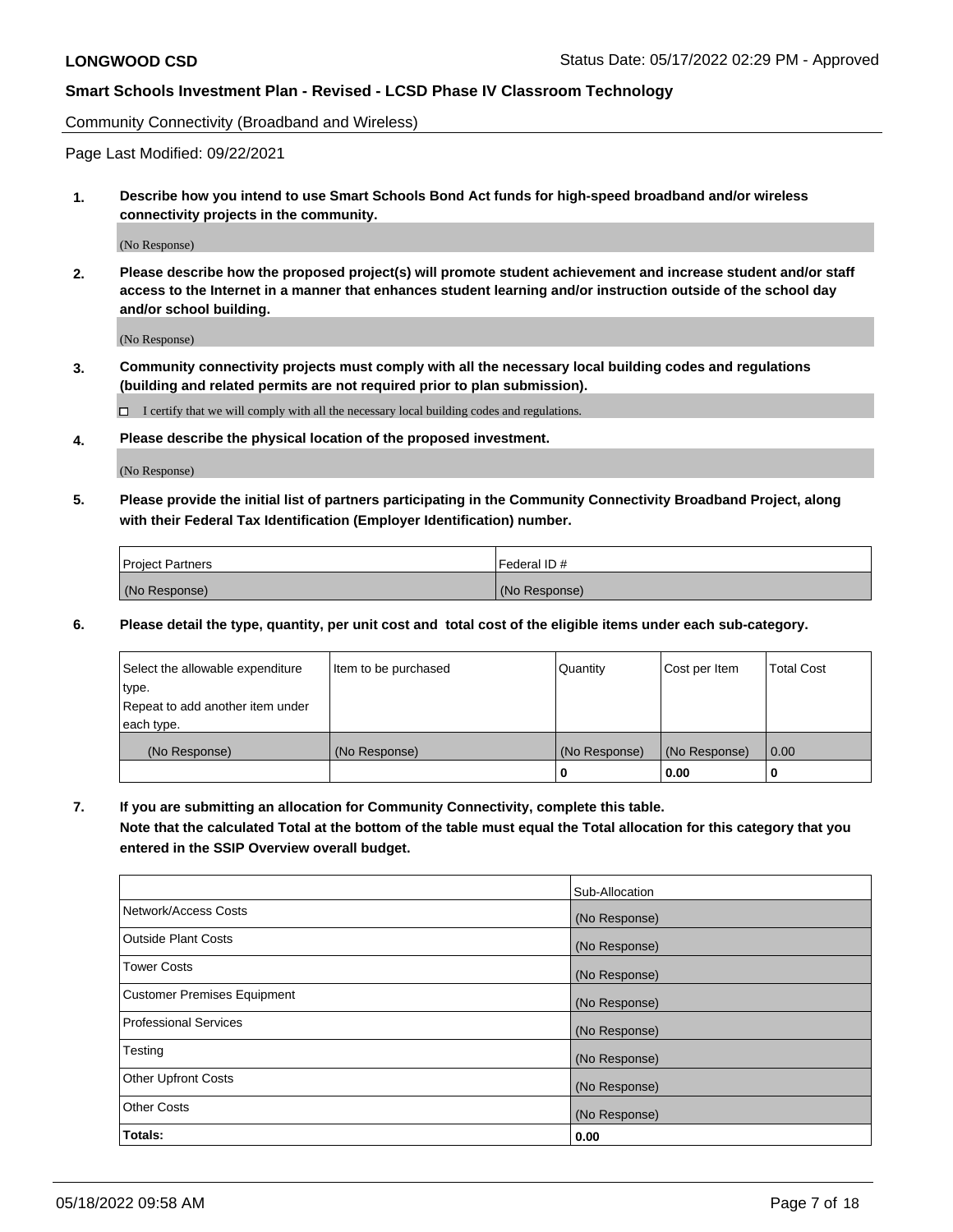## Classroom Learning Technology

Page Last Modified: 09/22/2021

**1. In order for students and faculty to receive the maximum benefit from the technology made available under the Smart Schools Bond Act, their school buildings must possess sufficient connectivity infrastructure to ensure that devices can be used during the school day. Smart Schools Investment Plans must demonstrate that sufficient infrastructure that meets the Federal Communications Commission's 100 Mbps per 1,000 students standard currently exists in the buildings where new devices will be deployed, or is a planned use of a portion of Smart Schools Bond Act funds, or is under development through another funding source.**

**Smart Schools Bond Act funds used for technology infrastructure or classroom technology investments must increase the number of school buildings that meet or exceed the minimum speed standard of 100 Mbps per 1,000 students and staff within 12 months. This standard may be met on either a contracted 24/7 firm service or a "burstable" capability. If the standard is met under the burstable criteria, it must be:**

**1. Specifically codified in a service contract with a provider, and**

**2. Guaranteed to be available to all students and devices as needed, particularly during periods of high demand, such as computer-based testing (CBT) periods.**

**Please describe how your district already meets or is planning to meet this standard within 12 months of plan submission.**

The district has deployed a carrier class firewall capable of traffic shaping, bandwidth throttling of internet traffic. Additionally, the district has invested in multiple internet service providers with a total aggregate bandwidth of 2000 Mbps.

- **1a. If a district believes that it will be impossible to meet this standard within 12 months, it may apply for a waiver of this requirement, as described on the Smart Schools website. The waiver must be filed and approved by SED prior to submitting this survey.**
	- By checking this box, you are certifying that the school district has an approved waiver of this requirement on file with the New York State Education Department.
- **2. Connectivity Speed Calculator (Required). If the district currently meets the required speed, enter "Currently Met" in the last box: Expected Date When Required Speed Will be Met.**

|                  | l Number of | Required Speed | Current Speed in | Expected Speed  | <b>Expected Date</b>                |
|------------------|-------------|----------------|------------------|-----------------|-------------------------------------|
|                  | Students    | l in Mbps      | <b>Mbps</b>      | Ito be Attained | When Required                       |
|                  |             |                |                  |                 | Within 12 Months ISpeed Will be Met |
| Calculated Speed | 8.865       | 886.50         | 2000             | (No Response)   | <b>Currently Met</b>                |

**3. If the district wishes to have students and staff access the Internet from wireless devices within the school building, or in close proximity to it, it must first ensure that it has a robust Wi-Fi network in place that has sufficient bandwidth to meet user demand.**

**Please describe how you have quantified this demand and how you plan to meet this demand.**

Through its long standing technology committee which is made up of various stakeholders (students, staff, parents and community members), the district continuously receives feedback on its network systems. The wireless network was designed to support a 3:1 ratio of devices to users. The district continues to monitor traffic on its wireless network. Based on the reports of the wireless traffic, the district makes necessary adjustments to its wireless network. Additionally, the district has performed upgrades to its wireless network to provide better user experience.

**4. All New York State public school districts are required to complete and submit an Instructional Technology Plan survey to the New York State Education Department in compliance with Section 753 of the Education Law and per Part 100.12 of the Commissioner's Regulations.**

**Districts that include educational technology purchases as part of their Smart Schools Investment Plan must have a submitted and approved Instructional Technology Plan survey on file with the New York State Education Department.**

By checking this box, you are certifying that the school district has an approved Instructional Technology Plan survey on file with the New York State Education Department.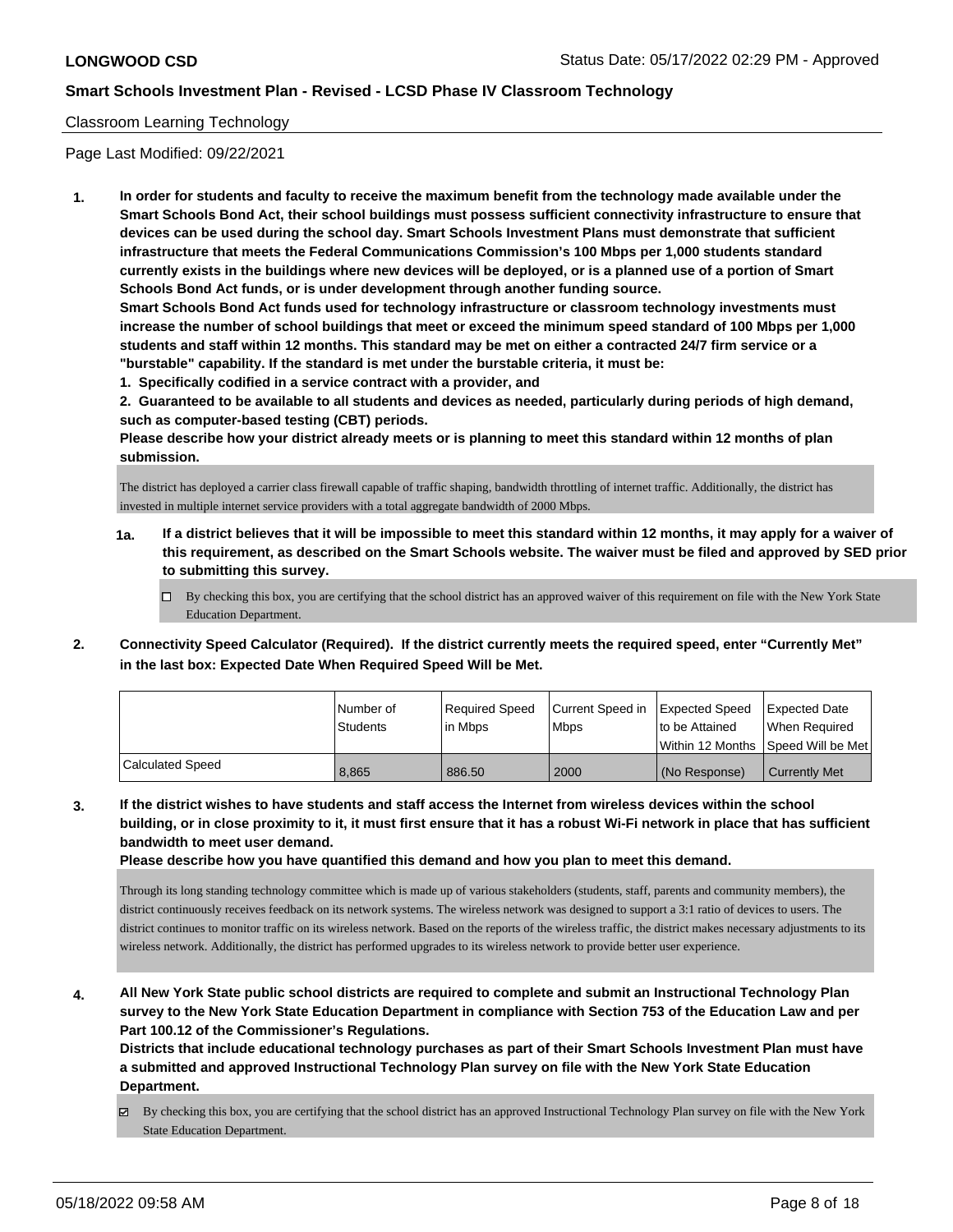## Classroom Learning Technology

Page Last Modified: 09/22/2021

**5. Describe the devices you intend to purchase and their compatibility with existing or planned platforms or systems. Specifically address the adequacy of each facility's electrical, HVAC and other infrastructure necessary to install and support the operation of the planned technology.**

The District is planning to purchase Chromebooks to support its 1:1 technology plan. The District's network infrastructure supports Windows, Android, Chrome, and Apple devices. The Chromebooks are managed by the District's Google Management console. The district has adequate electrical, air conditioning, and back up batteries to support its network operating system.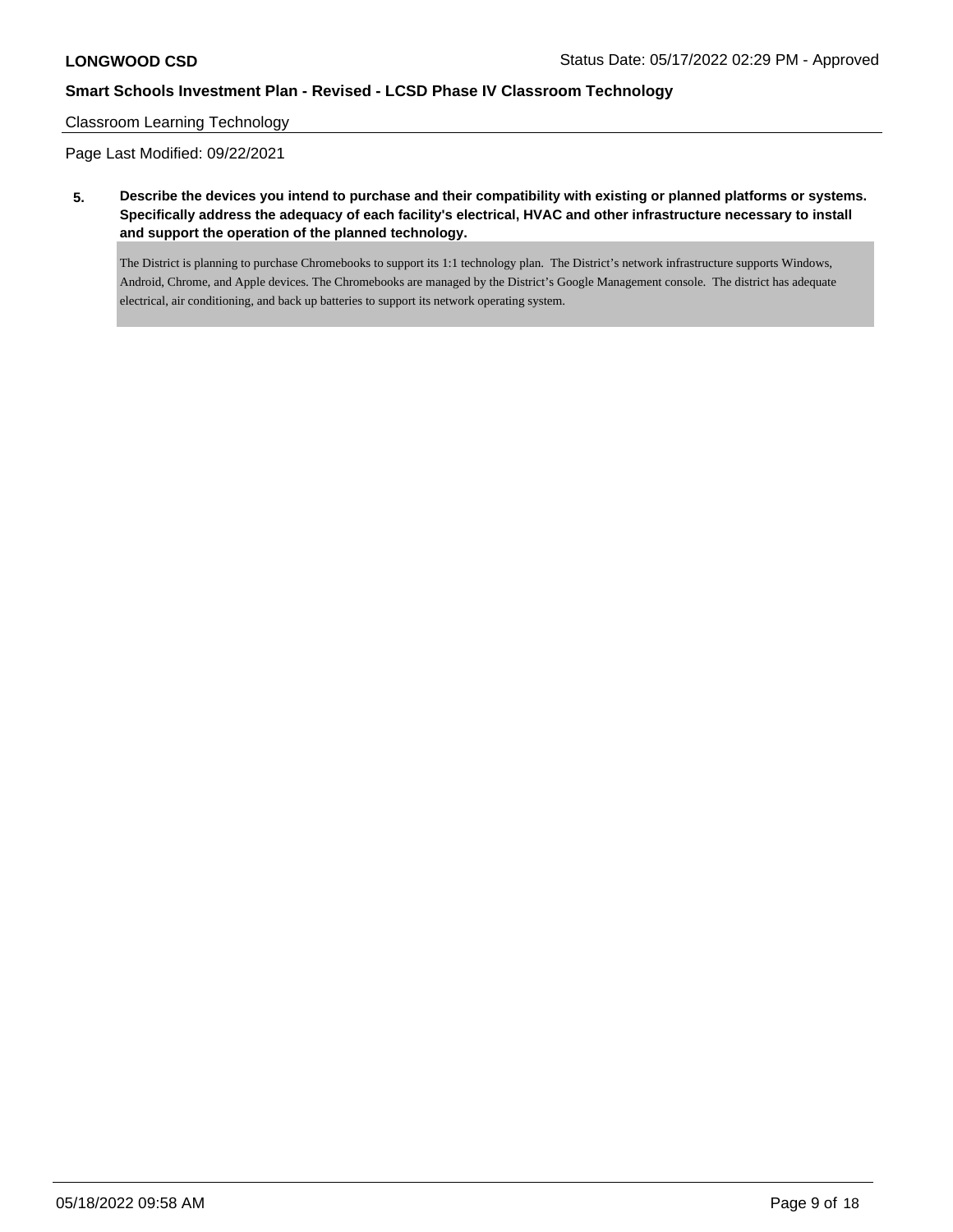### Classroom Learning Technology

Page Last Modified: 09/22/2021

#### **6. Describe how the proposed technology purchases will:**

- **> enhance differentiated instruction;**
- **> expand student learning inside and outside the classroom;**
- **> benefit students with disabilities and English language learners; and**
- **> contribute to the reduction of other learning gaps that have been identified within the district.**

**The expectation is that districts will place a priority on addressing the needs of students who struggle to succeed in a rigorous curriculum. Responses in this section should specifically address this concern and align with the district's Instructional Technology Plan (in particular Question 2 of E. Curriculum and Instruction: "Does the district's instructional technology plan address the needs of students with disabilities to ensure equitable access to instruction, materials and assessments?" and Question 3 of the same section: "Does the district's instructional technology plan address the provision of assistive technology specifically for students with disabilities to ensure access to and participation in the general curriculum?")**

**In addition, describe how the district ensures equitable access to instruction, materials and assessments and participation in the general curriculum for both SWD and English Language Learners/Multilingual Learners (ELL/MLL) students.**

## **Please note: If this plan has been identified as a Remote Learning Plan to be submitted and reviewed on an expedited basis, the district should explain how this plan will facilitate remote and hybrid learning, in lieu of responding to the question above.**

The district's plan is to purchase Chromebooks to support a 1:1 student technology model. Our model is as follows: Grades K-4: Chromebooks in carts for classrooms; Grades 5-12: Students to take the Chromebooks between home and school.

#### **Enhance differentiated instruction**

The purchase of Chromebooks will increase the district's capacity to provide greater access for our students to use district instructional technology programs, such as iReady Reading and Math, Edmentum, Naviance, IXL Language Arts and Math, Learning A-Z, Read 180, Ellevation, Google Read and Write. Additionally, the district has subscirbed to apps such as, Kami, Edpuzzle, Screencastify, Seesaw and others.These instructional technology programs allow our students to work at their own pace and at their prescribed learning levels. Additionally, our teachers are able to create differentiated instructional activities that meet the needs of their students. In the 2020-2021 school year, the district implemented Google Classroom. Students use the Google Classroom platform to interact with teachers, receive instructional materials, and assessments.

i-Ready Reading and Math, a web based adaptive program is implemented in grades K-8. iReady helps to identify our student's instructional level in reading and math. Our students are assessed at different times in the school year. Students' results are analyzed by the district and the schools' data team. Administrators, teachers, learning specialists, and instructional coaches use the data to plan effective lessons and appropriate instructional support for the students.

Our high school uses Edmentum, a web based learning platform that helps the students with learning and credit recovery. Through this program, our students are able to work at their own pace and instructional levels.

Our high school students are using Naviance in grades 9-12. Starting with our 9th graders, students enrolled in the Academy of Career Exploration (ACE) use Naviance to learn about careers, college, resume writing, and other competencies. Our high school students also use Naviance to help them navigate the college and career process. The distict has also done extensive work with our Junior high school to utilize Naviance in grades 7-8. IXL Language Arts and Math is used in grades 7-12 as a diagnostic and learning tool. IXL provides data on students' performance. Data team reviews the data to identify students who are in need of additional support.

#### **Expand students' learning outside the classroom**

All of the instructional technology resources mentioned above are web based. Students have access to them outside of the school day. Students who are receiving Chromebooks as part of the district's 1:1 technology plan will also benefit from having access to technology outside of the school day. **Benefit students with disabilities**

Our special education students have instructional resources to support their instructional levels and IEP (Individualized Educational Plan). For example, speech-to-text enables students to use their voice to type, edit and format a document. This technology resource is available through Google Docs. All of our special education students have a G Suite account.

The district uses Read and Write primarily with our special education students. Read and Write for Google provides word processing support tools to assist students with reading, writing and comprehension skills. Additionally, the program has a feature, word prediction which helps students with proper spelling, grammar, and vocabulary. Those tools can help students with special needs develop confidence and greater independence. Longwood Special Education students who are non-verbal or have limited functional communication skills have been highly successful when given access to a tablet computer that has communication applications. Our students use the apps Proloquo2Go, Touchchat or Words for Life. Bookshare is an online library of digital books for individuals with qualifying disabilities. Many of our students who cannot read traditional print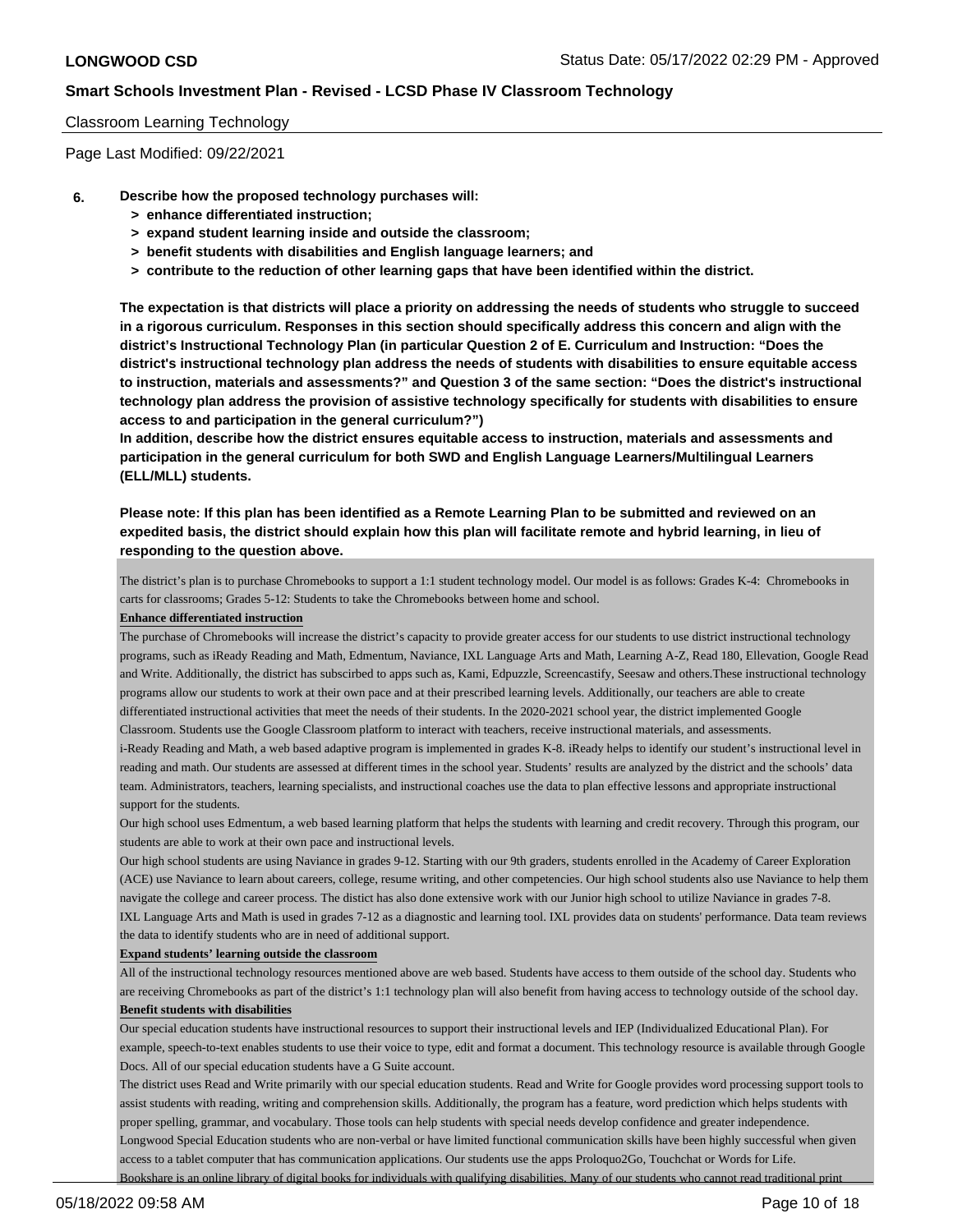## Classroom Learning Technology

### Page Last Modified: 09/22/2021

books because of visual impairment, physical disability or severe learning disability, access electronic books through Bookshare. Additionally, the app Read2Go is an accessible ebook reader app that lets students read books through their Bookshare account. The table below shows additional instructional applications used by our Special Education Department to support the needs of our SWD (Students

with Disabilities).

| <b>Software</b>                | <b>Grade Level</b>     | <b>Description</b>                               |
|--------------------------------|------------------------|--------------------------------------------------|
| <b>Bookshare</b>               | K-12 Special Education | Electronic Books                                 |
| <b>Boardmaker</b>              | K-12 Special Education | Visual Supports for communication                |
| <b>Fast Forword</b>            | Speech                 | Reading / Language Intervention                  |
| Hearbuilder                    | Speech                 | Phonological Awareness/ Language<br>Intervention |
| Read 180/ System 44            | 3-6 Special Education  | Reading Intervention                             |
| Read & Write for Google Chrome | K-12 Special Education | Digital Literacy Tools                           |

#### **English Language Learners**

The District subscribes to RAZ-Plus a component of Learning A-Z, which offers the following resources designed for English Language Learners: Leveled Reader Packs; Content Picture Packs; Language Skill Packs; Vocabulary Packs and Assessments.

The use of Chromebooks will build our capacity to provide greater access for our ELLs (English Language Learners) to access those programs. Additionally, the district uses Ellevation,a platform that organizes information and data, provides teachers and administrators with the tools to support our English Language Learners.

 **Equitable Access to instruction, materials, and assessments for SWD and English Language Learners**

The district has Chromebooks carts in our K-4 schools that are designated for the special education students. The special education teachers use those carts to support their students' learning. Additionally, Chromebooks or ipads are assigned to students based on their IEPs (Individualized Educational Plan), and appropriate apps are provided to students to meet their IEPs.

 Special education and English Language Learner students who are in grades 6 and 10 receive a 1:1 Chromebook as part of the district's 1:1 student technology roll out plan.

## **7. Where appropriate, describe how the proposed technology purchases will enhance ongoing communication with parents and other stakeholders and help the district facilitate technology-based regional partnerships, including distance learning and other efforts.**

A major district's initiative is for all teachers to set up a Google Classroom. The Chromebooks will provide students with greater access to their Google Classroom and to other instructional technology resources. Through the Google Classroom, teachers are able to provide assignments, assessments and embed instructional resources. The Google Classroom helps to facilitate communication between students and teachers. The Google Classroom platform will also help to enhance communication between teachers and parents.

Other programs to improve students' achievement provide opportunities for ongoing communication between the school and parents. Students in grades 7-12 will use the Chromebooks to access Naviance to help them prepare for college and career. Naviance is a web-based college and career readiness platform that enables students to learn about careers, academic planning, and college preparation. Naviance Family Connection's module provides parents with the tool to assist their child with planning for post-secondary career and academic planning.

Additionally, our elementary students will use the Chromebooks and the G Suite platform to work on collaborative research projects with their peers in other schools within the district and outside of the district. In past years, parents were invited to the schools to view their students' work. The district is part of Eastern Suffolk BOCES Model Schools and Suffolk ASSET (Association of Suffolk Supervisors for Educatioal Technologies). Our instructional support coaches, technology coaches, and the Director of Technology will continue to work towards building collaboration in-

district and outside of the district to leverage technology resources to build strong relationships among all of our stakeholders; teachers, students, administrators and parents.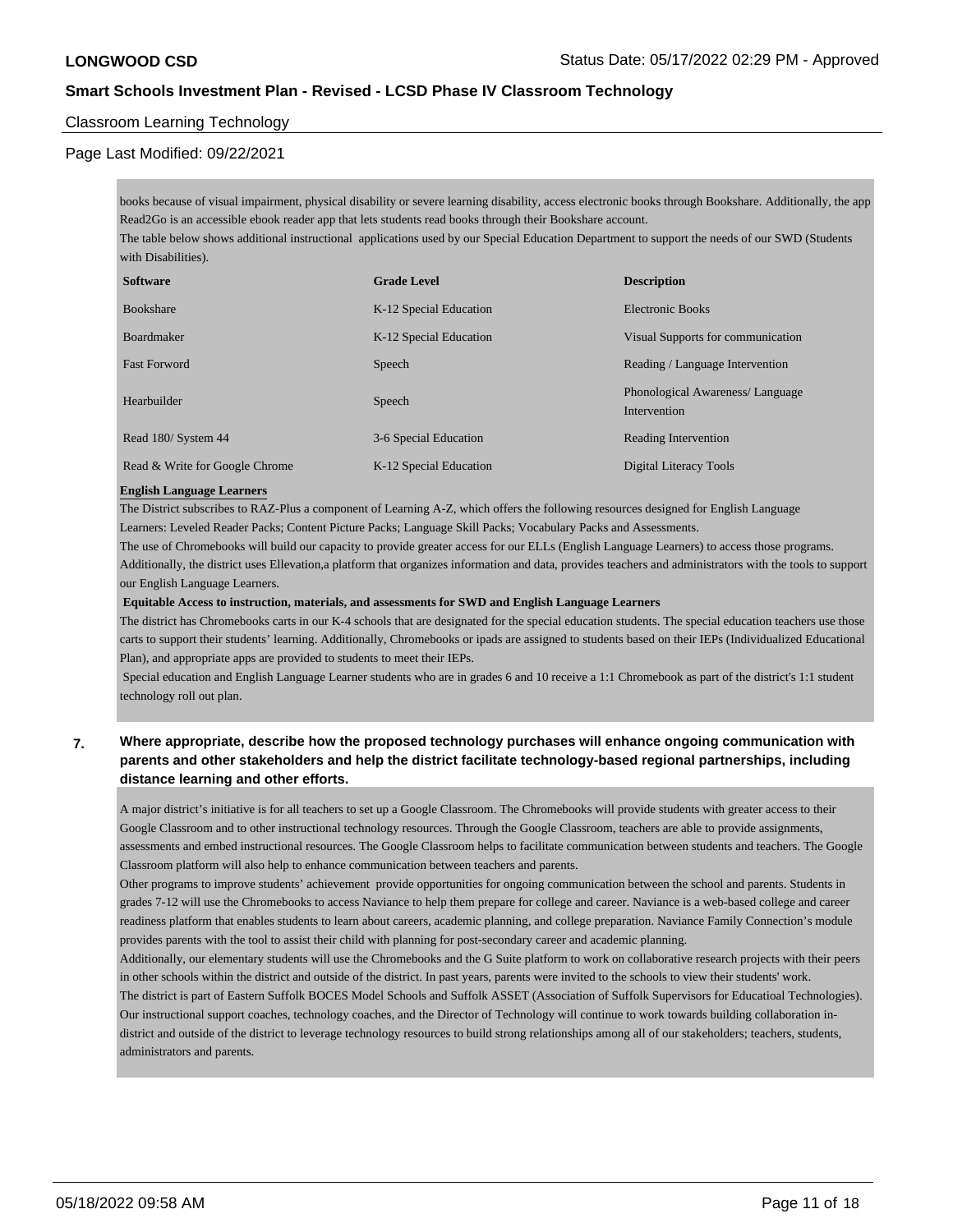### Classroom Learning Technology

Page Last Modified: 09/22/2021

**8. Describe the district's plan to provide professional development to ensure that administrators, teachers and staff can employ the technology purchased to enhance instruction successfully.**

**Note: This response should be aligned and expanded upon in accordance with your district's response to Question 1 of F. Professional Development of your Instructional Technology Plan: "Please provide a summary of professional development offered to teachers and staff, for the time period covered by this plan, to support technology to enhance teaching and learning. Please include topics, audience and method of delivery within your summary."**

**Please note: If this plan has been identified as a Remote Learning Plan to be submitted and reviewed on an expedited basis, the district should provide a statement confirming that the district has provided or will provide professional development on these devices to its staff, in lieu of responding to the question above.**

#### **Administrators**

In the 2020-2021 school year, the district provided the following professional development sessions for its administrators. The goal was to make sure that the administrators were knowledgeable in the instructional technology tools that are being used by teachers and students. The district is committed to continue to provide effective professional development to support its instructional goals. We will use the district instructional coaches, technology coaches and ESBOCES Model Schools to support our professional development plan.

| Topic(s)                                                                                                                                                                                                                                                                                                                                                                     | <b>Participants</b>                                                                                                                                  | <b>Delivery Method</b> |
|------------------------------------------------------------------------------------------------------------------------------------------------------------------------------------------------------------------------------------------------------------------------------------------------------------------------------------------------------------------------------|------------------------------------------------------------------------------------------------------------------------------------------------------|------------------------|
| Google Classroom is not just for teachers! See<br>how you can use Google Classroom with your<br>staff or stakeholders to:<br>• Access content<br>• Communicate<br>• Streamline information<br>• Organize student or faculty resources                                                                                                                                        | District and building administrators                                                                                                                 | Virtual                |
| Start, schedule, and join video meetings using<br>Google Meet. Connect with colleagues, staff,<br>and community members with the ability to<br>share your screen and record sessions. Learn the<br>features of Google Meet that will allow you to<br>have successful and easy video conferences.                                                                             | District and building administrators                                                                                                                 | Virtual                |
| Screencastify is an extension for the Chrome<br>browser that allows you to create screencasts<br>and videos using your web camera. Videos can<br>be automatically saved to your Google Drive.                                                                                                                                                                                | District and building administrators                                                                                                                 | Virtual                |
| Edpuzzle unlocks the power of videos through<br>simple editing tools and dazzling student data.<br>The process is simple - find a video, add<br>questions and assign it to your class.                                                                                                                                                                                       | District and building administrators                                                                                                                 | Virtual                |
| Kami is an online document annotation and<br>markup tool. You can highlight, underline, and<br>strikethrough text in PDF and other document<br>formats. You can also add text boxes, shapes,<br>and images. Kami works with Google Drive and<br>Google Classroom. With Kami, you can easily<br>collaborate on documents while avoiding the<br>hassles of printing documents. | District and building administrators                                                                                                                 | Virtual                |
| <b>Teachers</b>                                                                                                                                                                                                                                                                                                                                                              | In the 2020-2021 school year, the district provided the following professional development sessions for its teachers. The goal was to make sure that |                        |
|                                                                                                                                                                                                                                                                                                                                                                              |                                                                                                                                                      |                        |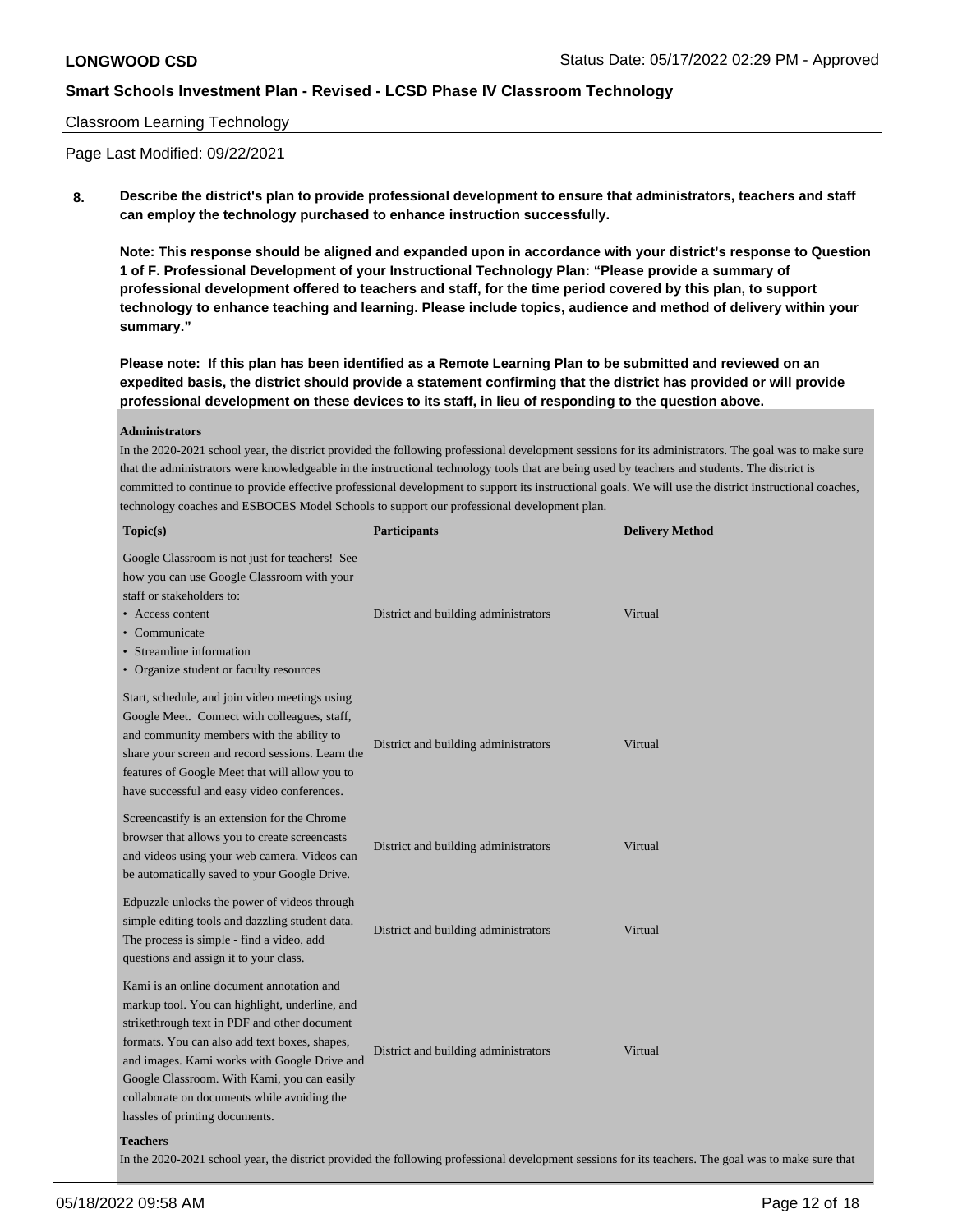## Classroom Learning Technology

# Page Last Modified: 09/22/2021

the teachers have the knowledge in the instructional technology tools to support students' learning. The district is committed to continue to provide effective professional development to support its instructional goals. We will use the district instructional coaches, technology coaches and ESBOCES Model School to support our professional development plan.

| Topic(s)                                                                                                                                                                                                                                                                                                                                                                                                                                                   | <b>Participants</b>                                                                                                                                   | <b>Delivery Method</b> |
|------------------------------------------------------------------------------------------------------------------------------------------------------------------------------------------------------------------------------------------------------------------------------------------------------------------------------------------------------------------------------------------------------------------------------------------------------------|-------------------------------------------------------------------------------------------------------------------------------------------------------|------------------------|
| Learn how to use Classroom to manage<br>coursework, organize assignments, boost<br>collaboration, and foster better communication.                                                                                                                                                                                                                                                                                                                         | Teachers                                                                                                                                              | Virtual                |
| You can use Google Meet for online class<br>meetings. If you use Classroom, each class has a<br>dedicated video meeting link that teachers and<br>students can use to join class meetings.<br>NEW* Host controls now allow teachers to limit<br>screen sharing and chat.                                                                                                                                                                                   | Teachers                                                                                                                                              | Virtual                |
| Learn how to make screencasts and videos using<br>Screencastify! Teachers make learning more<br>personal in their blended and flipped classrooms<br>by recording:<br>• Full and/or bite-sized lessons<br>• Assignment solutions and explanations<br>• Verbal student feedback                                                                                                                                                                              | Teachers                                                                                                                                              | Virtual                |
| EdPuzzle- Make any video of your lesson!<br>Choose a video, give it your magic touch and<br>track your students' comprehension. Introduce<br>students to self-paced learning with interactive<br>video lessons. It's easy to add your own voice<br>narration and questions!                                                                                                                                                                                | Teachers                                                                                                                                              | Virtual                |
| With Kami, students can annotate on ebooks,<br>publisher-supplied PDFs, worksheets and more.<br>Kami tools boost students' creativity by allowing<br>them to draw freely and annotate with a<br>selection of colors, shapes and text sizes.<br>Teachers can markup, discuss and provide<br>feedback using Kami's text, audio, and video<br>annotation tools.                                                                                               | Teachers                                                                                                                                              | Virtual                |
| Seesaw creates a powerful learning loop<br>between students, teachers, and families.<br>Students show learning. It has built-in<br>annotation tools to capture what students know<br>in Seesaw's digital portfolio. Teachers gain<br>insights and deep understanding of student<br>thinking and progress. In addition, it has a<br>family connection component. Families may<br>gain access to their child's learning and engage<br>with the school events | Teachers                                                                                                                                              | Virtual                |
| <b>Clerical Staff</b><br>using ESBOCES Model Schools.                                                                                                                                                                                                                                                                                                                                                                                                      | In the 2020-2021 school year, our clerical staff received training in the following programs. The district will continue to support their training by |                        |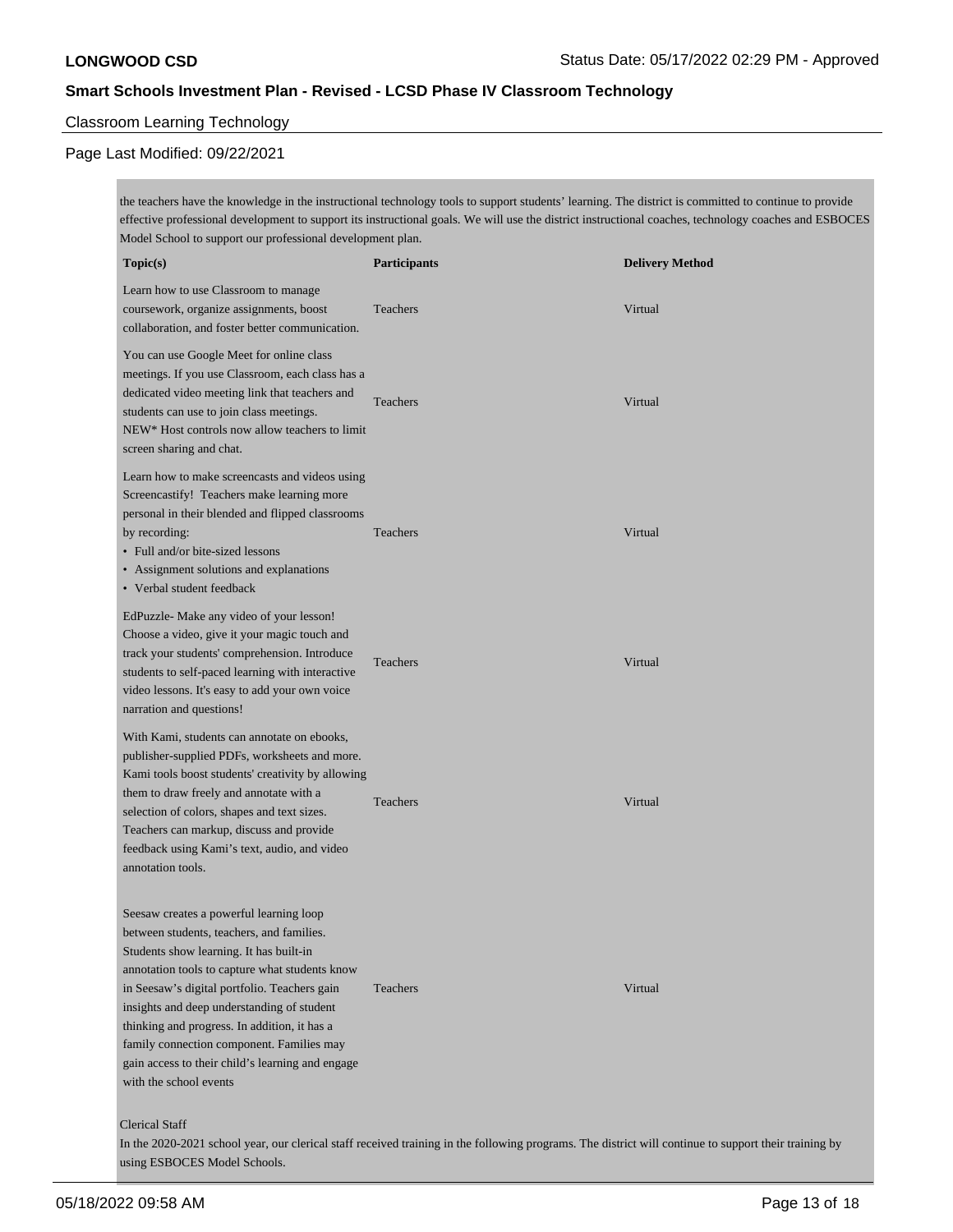## Classroom Learning Technology

# Page Last Modified: 09/22/2021

| Topic(s)                                                                                                                                                                                                                                                                                                                                                                                                            | <b>Participants</b> | <b>Method of Delivery</b> |
|---------------------------------------------------------------------------------------------------------------------------------------------------------------------------------------------------------------------------------------------------------------------------------------------------------------------------------------------------------------------------------------------------------------------|---------------------|---------------------------|
| An Introductory Course to Google Sheets.<br>Participants will learn how to create, edit and<br>share spreadsheets using the web-based<br>spreadsheet application known as Google<br>Sheets. Please select your desired session to<br>attend if interested.                                                                                                                                                          | Clerical            | Virtual                   |
| Learn how to use Google Forms to create online<br>polls, surveys, and assessments. This online<br>course will introduce Google Forms basics;<br>how to create a form, add questions, apply<br>formatting to personalize your form, share with<br>others and view your results. Come find out<br>how Google Forms can make data collection<br>easier! Please select your desired session to<br>attend if interested. | Clerical            | Virtual                   |
| An Introductory Course to Google Docs.<br>Participants will learn how to create, edit and<br>share documents using the web-based word<br>processing application known as Google Docs.<br>Please select your desired session to attend if<br>interested.                                                                                                                                                             | Clerical            | Virtual                   |
| An Introduction to Google Meet and Google<br>Calendar. This is a beginning workshop for<br>those who have little to no experience using<br>Google Meet or Calendar and wish to learn how<br>to organize and set up their Google Meets as<br>well as how to create and share events in their<br>calendar. Please select your desired session to<br>attend if interested.                                             | Clerical            | Virtual                   |
| Search for Students - Advanced, Searching for<br>Groups of Students, Working with Groups of<br>Students (Creating a list), Using Group<br>Functions, Searching Log Entries                                                                                                                                                                                                                                          | Clerical            | Virtual                   |

**9. Districts must contact one of the SUNY/CUNY teacher preparation programs listed on the document on the left side of the page that supplies the largest number of the district's new teachers to request advice on innovative uses and best practices at the intersection of pedagogy and educational technology.**

By checking this box, you certify that you have contacted the SUNY/CUNY teacher preparation program that supplies the largest number of your new teachers to request advice on these issues.

### **9a. Please enter the name of the SUNY or CUNY Institution that you contacted.**

SUNY Stony Brook

### **9b. Enter the primary Institution phone number.**

631-632-7066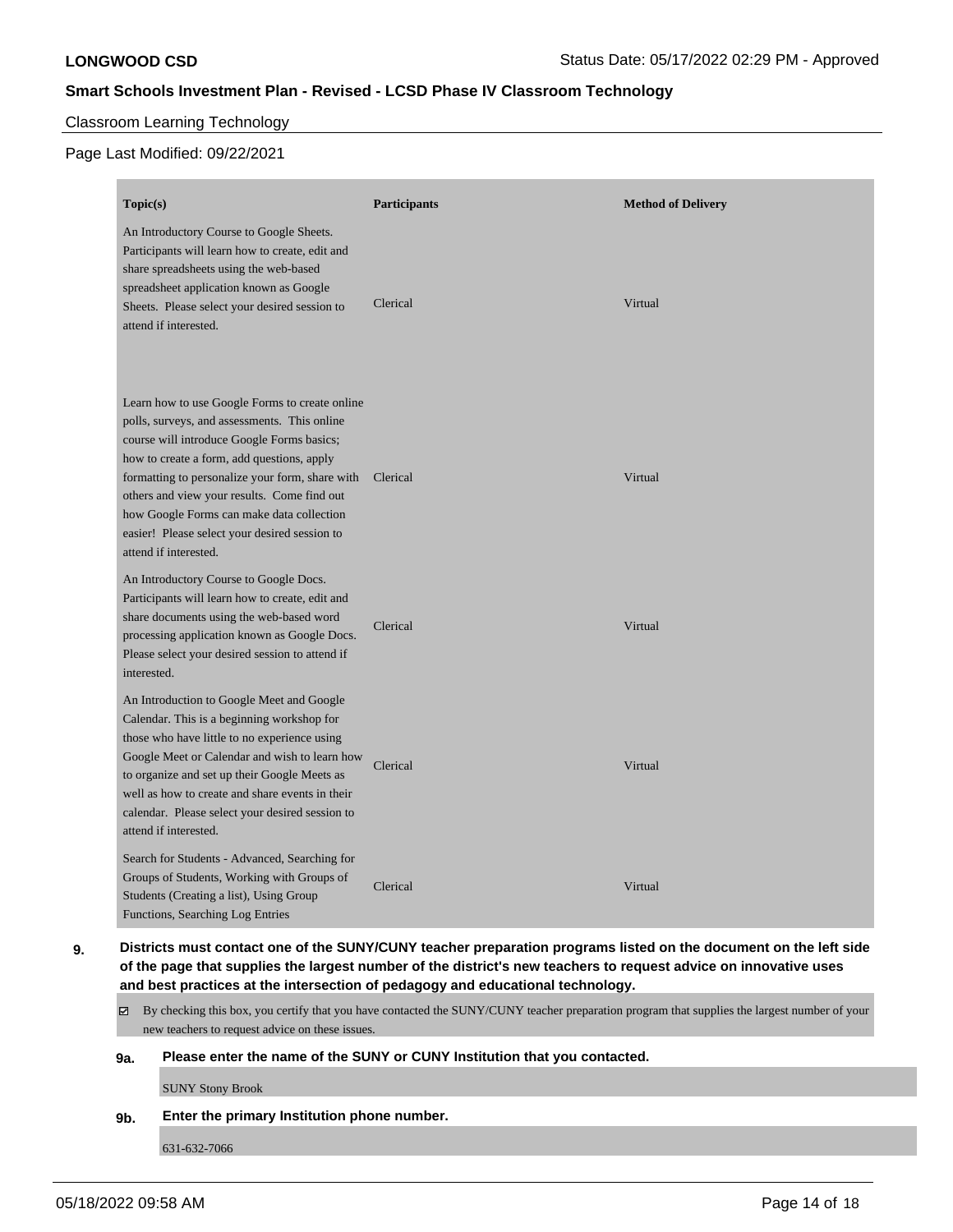### Classroom Learning Technology

Page Last Modified: 09/22/2021

**9c. Enter the name of the contact person with whom you consulted and/or will be collaborating with on innovative uses of technology and best practices.**

#### Robert M. Mangione, Ed. D.

**10. To ensure the sustainability of technology purchases made with Smart Schools funds, districts must demonstrate a long-term plan to maintain and replace technology purchases supported by Smart Schools Bond Act funds. This sustainability plan shall demonstrate a district's capacity to support recurring costs of use that are ineligible for Smart Schools Bond Act funding such as device maintenance, technical support, Internet and wireless fees, maintenance of hotspots, staff professional development, building maintenance and the replacement of incidental items. Further, such a sustainability plan shall include a long-term plan for the replacement of purchased devices and equipment at the end of their useful life with other funding sources.**

By checking this box, you certify that the district has a sustainability plan as described above.

**11. Districts must ensure that devices purchased with Smart Schools Bond funds will be distributed, prepared for use, maintained and supported appropriately. Districts must maintain detailed device inventories in accordance with generally accepted accounting principles.**

By checking this box, you certify that the district has a distribution and inventory management plan and system in place.

**12. Please detail the type, quantity, per unit cost and total cost of the eligible items under each sub-category.**

| Select the allowable expenditure | Iltem to be Purchased       | Quantity | Cost per Item | <b>Total Cost</b> |
|----------------------------------|-----------------------------|----------|---------------|-------------------|
| type.                            |                             |          |               |                   |
| Repeat to add another item under |                             |          |               |                   |
| each type.                       |                             |          |               |                   |
| <b>Tablet Computers</b>          | <b>Chromebooks</b>          | 5.974    | 391.54        | 2,339,059.96      |
| <b>Other Costs</b>               | <b>Chromebooks Warranty</b> | 5,974    | 203.10        | 1,213,319.40      |
| <b>Other Costs</b>               | Google Management           | 5,976    | 30.00         | 179,280.00        |
|                                  |                             | 17,924   | 624.64        | 3,731,659         |

### **13. Final 2014-15 BEDS Enrollment to calculate Nonpublic Sharing Requirement (no changes allowed.)**

|            | Public Enrollment | Nonpublic Enrollment | <b>Total Enrollment</b> | l Nonpublic<br>l Percentage |
|------------|-------------------|----------------------|-------------------------|-----------------------------|
| Enrollment | 9,050             |                      | 9.050.00                | $\overline{0.00}$           |

### **14. If you are submitting an allocation for Classroom Learning Technology complete this table.**

|                          | Public School Sub-Allocation | <b>Estimated Nonpublic Loan</b><br>Amount<br>(Based on Percentage Above) | <b>Estimated Total Public and</b><br>Nonpublic Sub-Allocation |
|--------------------------|------------------------------|--------------------------------------------------------------------------|---------------------------------------------------------------|
| Interactive Whiteboards  | (No Response)                | 0.00                                                                     | 0.00                                                          |
| Computer Servers         | (No Response)                | 0.00                                                                     | 0.00                                                          |
| <b>Desktop Computers</b> | (No Response)                | 0.00                                                                     | 0.00                                                          |
| <b>Laptop Computers</b>  | (No Response)                | 0.00                                                                     | 0.00                                                          |
| <b>Tablet Computers</b>  | 3,731,659.36                 | 0.00                                                                     | 3,731,659.36                                                  |
| Other Costs              | (No Response)                | 0.00                                                                     | 0.00                                                          |
| Totals:                  | 3,731,659.36                 | 0                                                                        | 3,731,659                                                     |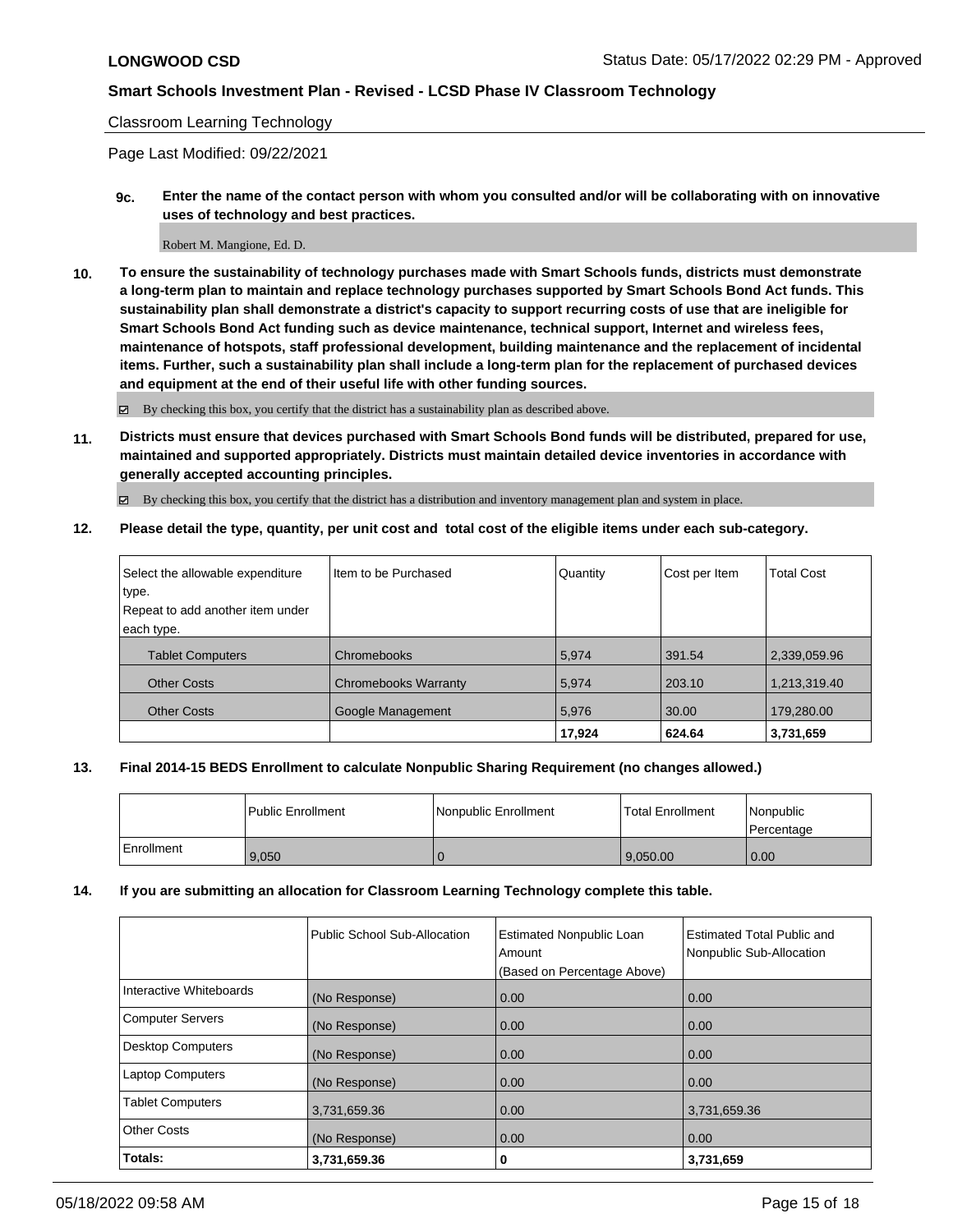### Pre-Kindergarten Classrooms

Page Last Modified: 09/22/2021

**1. Provide information regarding how and where the district is currently serving pre-kindergarten students and justify the need for additional space with enrollment projections over 3 years.**

(No Response)

- **2. Describe the district's plan to construct, enhance or modernize education facilities to accommodate prekindergarten programs. Such plans must include:**
	- **Specific descriptions of what the district intends to do to each space;**
	- **An affirmation that new pre-kindergarten classrooms will contain a minimum of 900 square feet per classroom;**
	- **The number of classrooms involved;**
	- **The approximate construction costs per classroom; and**
	- **Confirmation that the space is district-owned or has a long-term lease that exceeds the probable useful life of the improvements.**

(No Response)

**3. Smart Schools Bond Act funds may only be used for capital construction costs. Describe the type and amount of additional funds that will be required to support ineligible ongoing costs (e.g. instruction, supplies) associated with any additional pre-kindergarten classrooms that the district plans to add.**

(No Response)

**4. All plans and specifications for the erection, repair, enlargement or remodeling of school buildings in any public school district in the State must be reviewed and approved by the Commissioner. Districts that plan capital projects using their Smart Schools Bond Act funds will undergo a Preliminary Review Process by the Office of Facilities Planning.**

**Please indicate on a separate row each project number given to you by the Office of Facilities Planning.**

| Project Number |  |
|----------------|--|
| (No Response)  |  |

**5. Please detail the type, quantity, per unit cost and total cost of the eligible items under each sub-category.**

| Select the allowable expenditure | Item to be purchased | Quantity      | Cost per Item | <b>Total Cost</b> |
|----------------------------------|----------------------|---------------|---------------|-------------------|
| type.                            |                      |               |               |                   |
| Repeat to add another item under |                      |               |               |                   |
| each type.                       |                      |               |               |                   |
| (No Response)                    | (No Response)        | (No Response) | (No Response) | 0.00              |
|                                  |                      | 0             | 0.00          |                   |

**6. If you have made an allocation for Pre-Kindergarten Classrooms, complete this table.**

**Note that the calculated Total at the bottom of the table must equal the Total allocation for this category that you entered in the SSIP Overview overall budget.**

|                                          | Sub-Allocation |
|------------------------------------------|----------------|
| Construct Pre-K Classrooms               | (No Response)  |
| Enhance/Modernize Educational Facilities | (No Response)  |
| <b>Other Costs</b>                       | (No Response)  |
| Totals:                                  | 0.00           |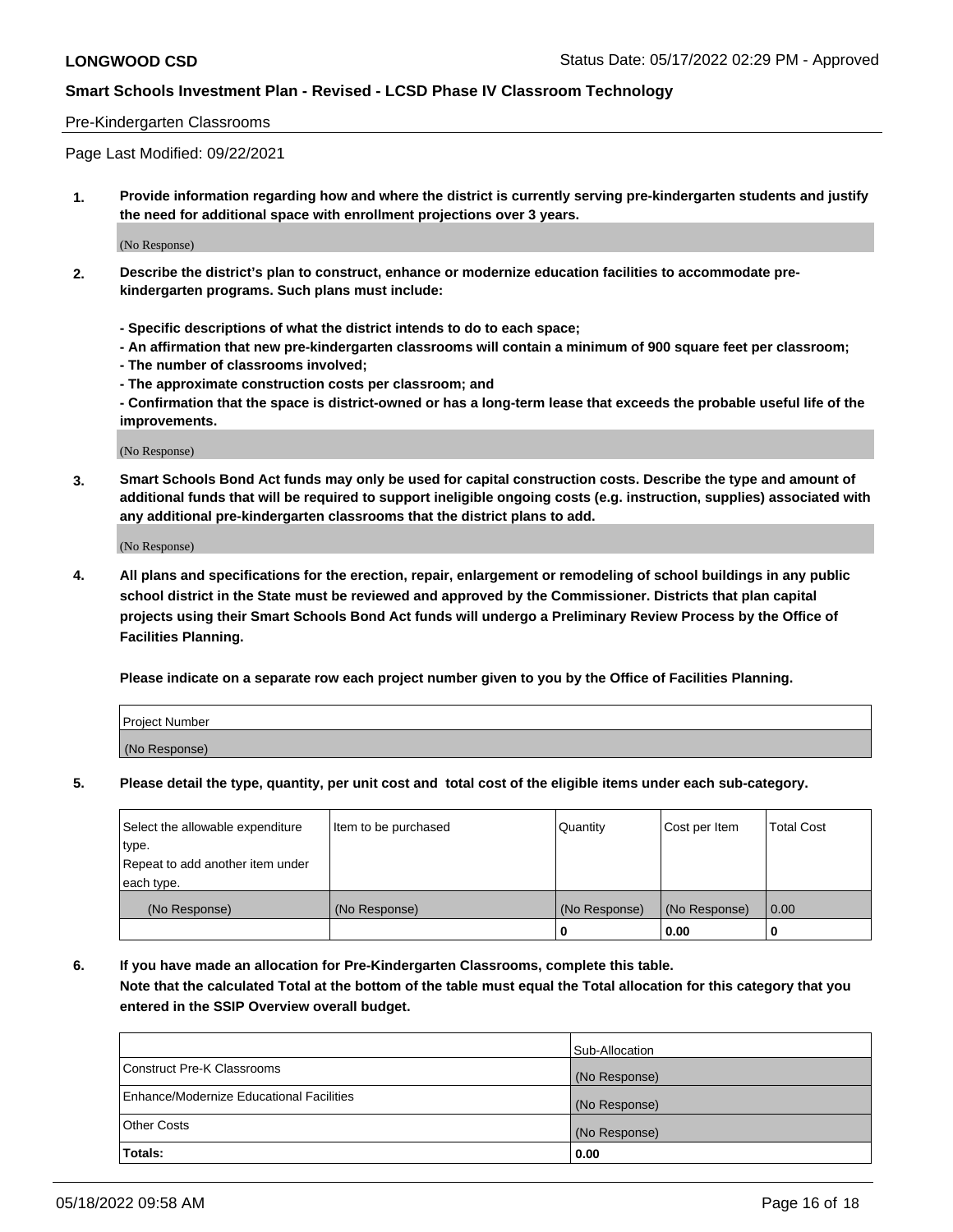#### Replace Transportable Classrooms

Page Last Modified: 09/22/2021

**1. Describe the district's plan to construct, enhance or modernize education facilities to provide high-quality instructional space by replacing transportable classrooms.**

(No Response)

**2. All plans and specifications for the erection, repair, enlargement or remodeling of school buildings in any public school district in the State must be reviewed and approved by the Commissioner. Districts that plan capital projects using their Smart Schools Bond Act funds will undergo a Preliminary Review Process by the Office of Facilities Planning.**

**Please indicate on a separate row each project number given to you by the Office of Facilities Planning.**

| <b>Project Number</b> |  |
|-----------------------|--|
| (No Response)         |  |

**3. For large projects that seek to blend Smart Schools Bond Act dollars with other funds, please note that Smart Schools Bond Act funds can be allocated on a pro rata basis depending on the number of new classrooms built that directly replace transportable classroom units.**

**If a district seeks to blend Smart Schools Bond Act dollars with other funds describe below what other funds are being used and what portion of the money will be Smart Schools Bond Act funds.**

(No Response)

**4. Please detail the type, quantity, per unit cost and total cost of the eligible items under each sub-category.**

| Select the allowable expenditure | Item to be purchased | Quantity      | Cost per Item | <b>Total Cost</b> |
|----------------------------------|----------------------|---------------|---------------|-------------------|
| type.                            |                      |               |               |                   |
| Repeat to add another item under |                      |               |               |                   |
| each type.                       |                      |               |               |                   |
| (No Response)                    | (No Response)        | (No Response) | (No Response) | 0.00              |
|                                  |                      | U             | 0.00          |                   |

**5. If you have made an allocation for Replace Transportable Classrooms, complete this table.**

**Note that the calculated Total at the bottom of the table must equal the Total allocation for this category that you entered in the SSIP Overview overall budget.**

|                                                | Sub-Allocation |
|------------------------------------------------|----------------|
| Construct New Instructional Space              | (No Response)  |
| Enhance/Modernize Existing Instructional Space | (No Response)  |
| <b>Other Costs</b>                             | (No Response)  |
| Totals:                                        | 0.00           |